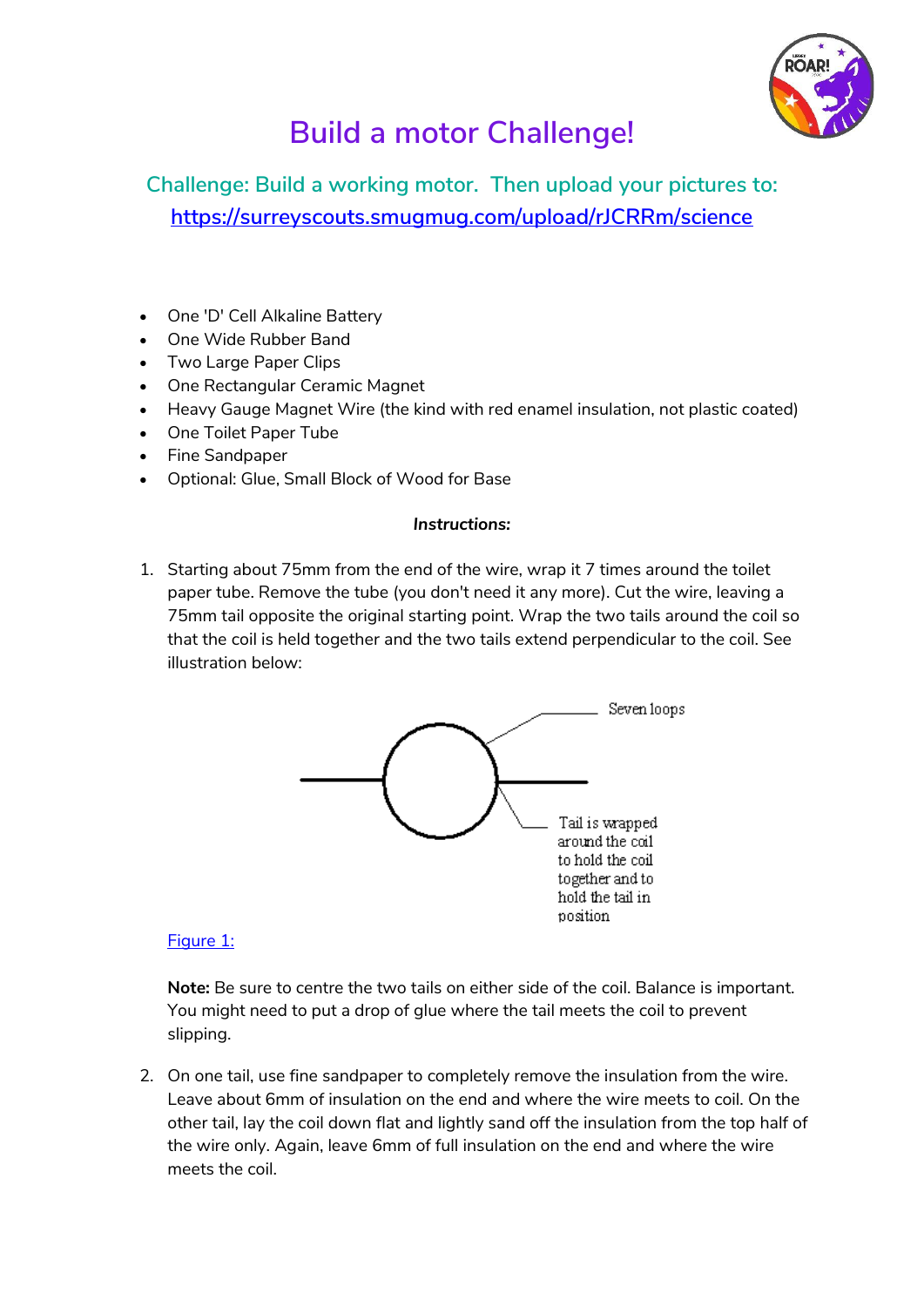

#### [Figure 2:](http://fly.hiwaay.net/~palmer/M2.GIF)

3. Bend the two paper clips into the following shape (needle-nosed pliers may be useful here):



Figure 3:

4. Use the rubber band to hold the loop ends (on the left in the above drawing) to the terminals of the "D" Cell battery:



Figure 4:

5. Stick the ceramic magnet on the side of the battery as shown: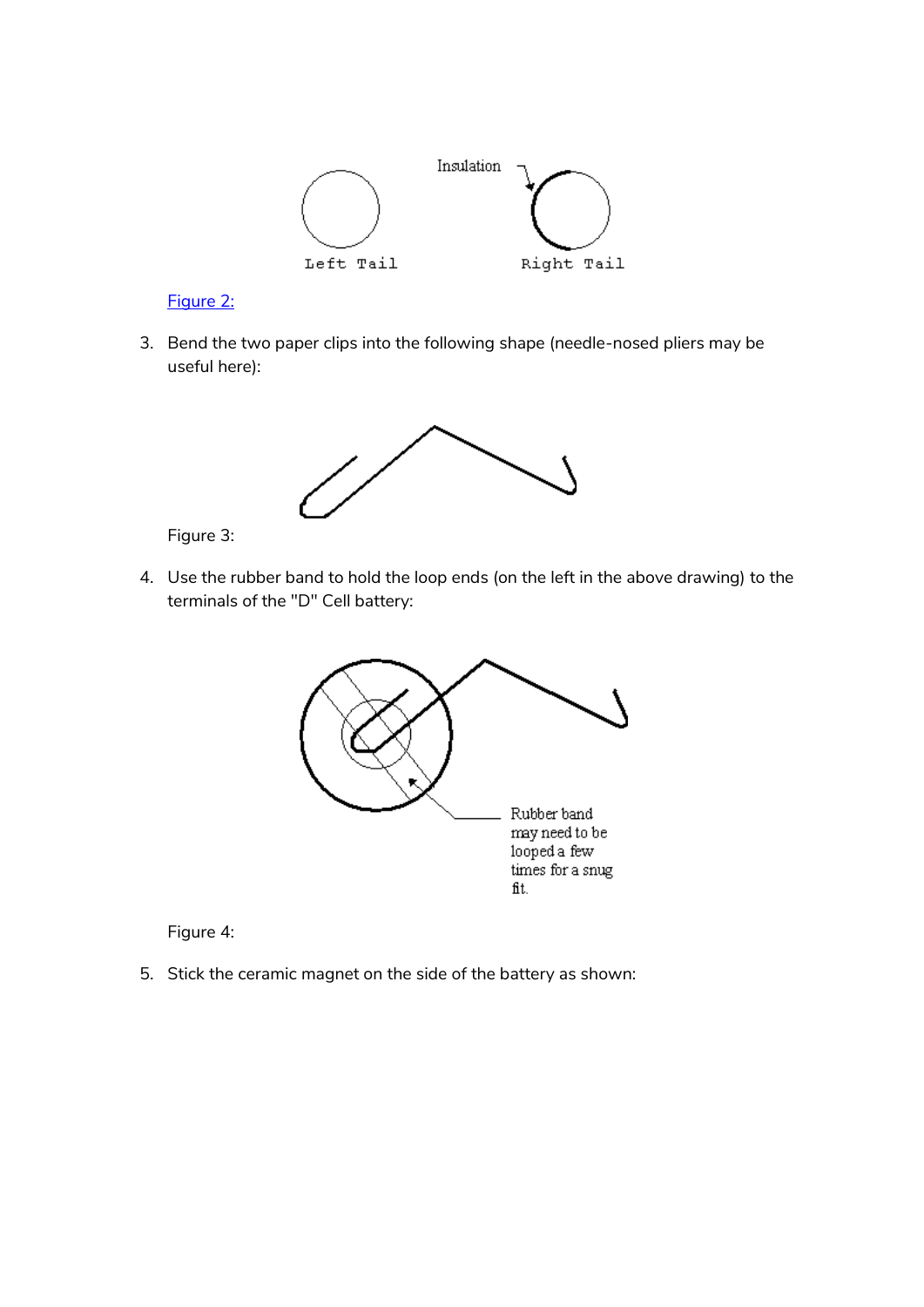

Figure 5:

- 6. Place the coil in the cradle formed by the right ends of the paper clips. You may have to give it a gentle push to get it started, but it should begin to spin rapidly. If it doesn't spin, check to make sure that all of the insulation has been remove d from the wire ends. If it spins erratically, make sure that the tails on the coil are centered on the sides of the coil. Note that the motor is "in phase" only when it is held horizontally (as shown in the drawing).
- 7. For display, you will probably need to build a small cradle to hold the motor in the proper position. It might also help to bend the ends of the coil a bit so that as it slips right or left, the bends keep it in the proper position:



[Figure 6: M6.gif](http://fly.hiwaay.net/~palmer/M6.GIF)

8. Here is a diagram of the finished motor:



Figure 7: motor